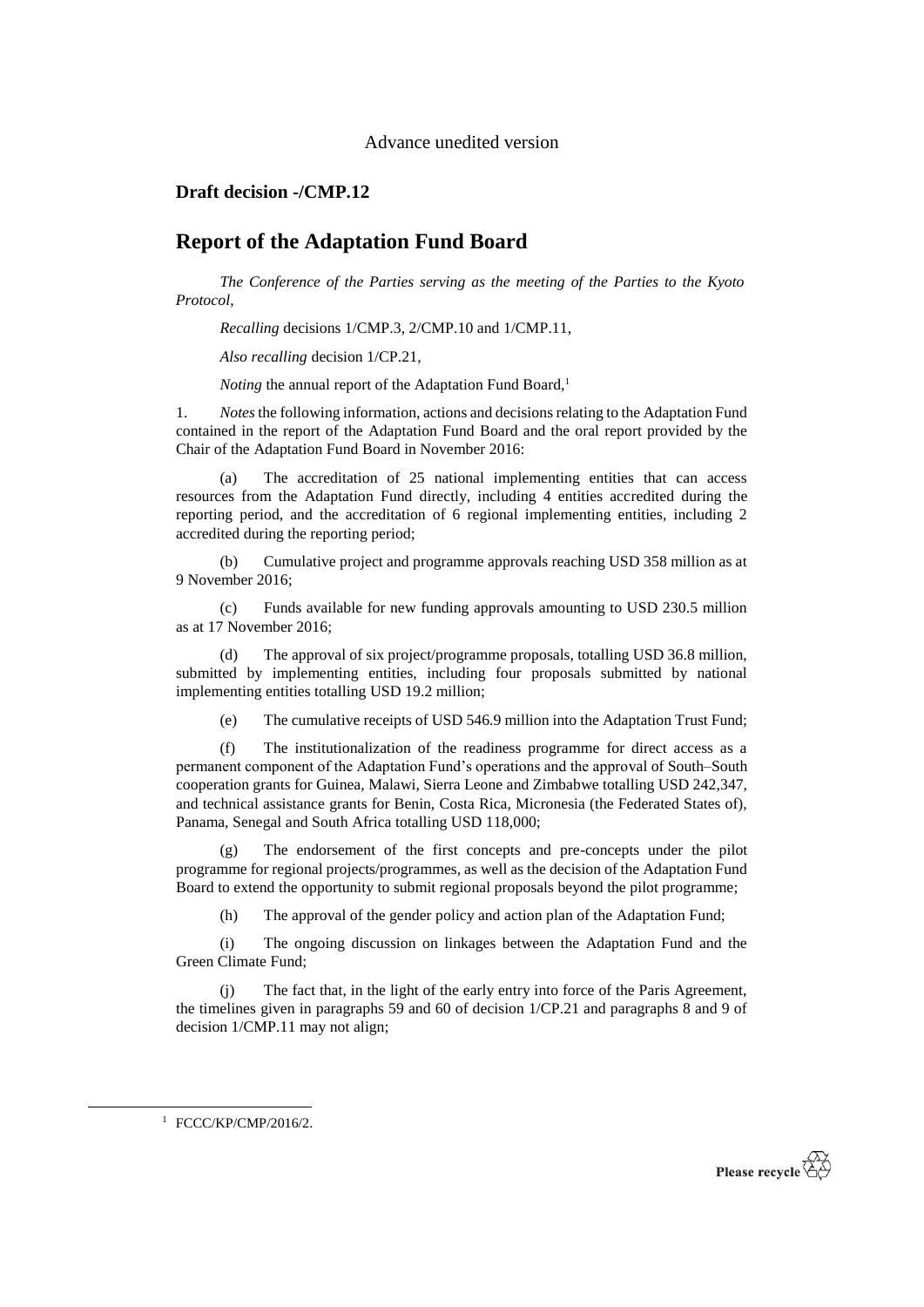*2. Decides* to renew the interim institutional arrangements with the Global Environment Facility as the interim secretariat of the Adaptation Fund Board for an additional three years, from 30 May 2017 to 30 May 2020;

3. *Also decides* to restate the terms and conditions of the services to be provided by the International Bank for Reconstruction and Development (the World Bank) as the interim trustee of the Adaptation Fund and to extend the term of the trustee's services for an additional three years, from 30 May 2017 to 30 May 2020;

4. *Welcomes* the financial pledges and contributions made to the Adaptation Fund by the Governments of Germany, Italy, Sweden and the Flemish and Walloon Regions of Belgium, amounting to USD 81 million;

5. *Takes note* of the resource mobilization strategy of the Adaptation Fund Board;

6. *Notes with concern* issues related to the sustainability, adequacy and predictability of funding for the Adaptation Fund based on the current uncertainty on the prices of certified emission reductions, assigned amount units and emission reduction units;

7. *Notes* that the scale of funding required for projects in the active pipeline is estimated to be of the scale of USD 233.5 million and that the current available funds for new projects amount to USD 230.5 million, resulting in a current funding gap of USD 3 million;

8. *Encourages* developed country Parties to scale up financial resources for the implementation of adaptation projects in the active pipeline of the Adaptation Fund;

*9. Also encourages* the provision of voluntary support that is additional to the share of proceeds from clean development mechanism project activities in order to support the resource mobilization efforts of the Adaptation Fund Board, with a view to strengthening the Adaptation Fund;

10. *Further encourages* the Adaptation Fund Board, in implementing its resource mobilization strategy, to further consider all potential sources of funding;

11. *Encourages* the Adaptation Fund Board to continue its consideration of linkages between the Adaptation Fund and other funds, including the Green Climate Fund, and to report on its findings to the Conference of the Parties serving as the meeting of the Parties to the Kyoto Protocol at its thirteenth session (November 2017);

12. *Highlights* the findings of the first stage of an independent overall evaluation of the Adaptation Fund,<sup>2</sup> including that:

(a) The Adaptation Fund has pioneered several issues related to adaptation finance and is meeting developing countries' needs, including those related to direct access;

(b) The design of the Adaptation Fund and its operational processes are efficient and largely coherent with guidance under the Convention and national adaptation priorities;

(c) The Adaptation Fund has allowed countries to advance the implementation of important measures at the national and subnational levels, with links to national policymaking;

(d) The policies adopted by the Adaptation Fund have created a solid foundation for operational success;

 $\overline{a}$ 

<sup>&</sup>lt;sup>2</sup> Available at <https://www.adaptation-fund.org/document/independent-evaluation-of-the-adaptationfund-first-phase-evaluation-report/>.